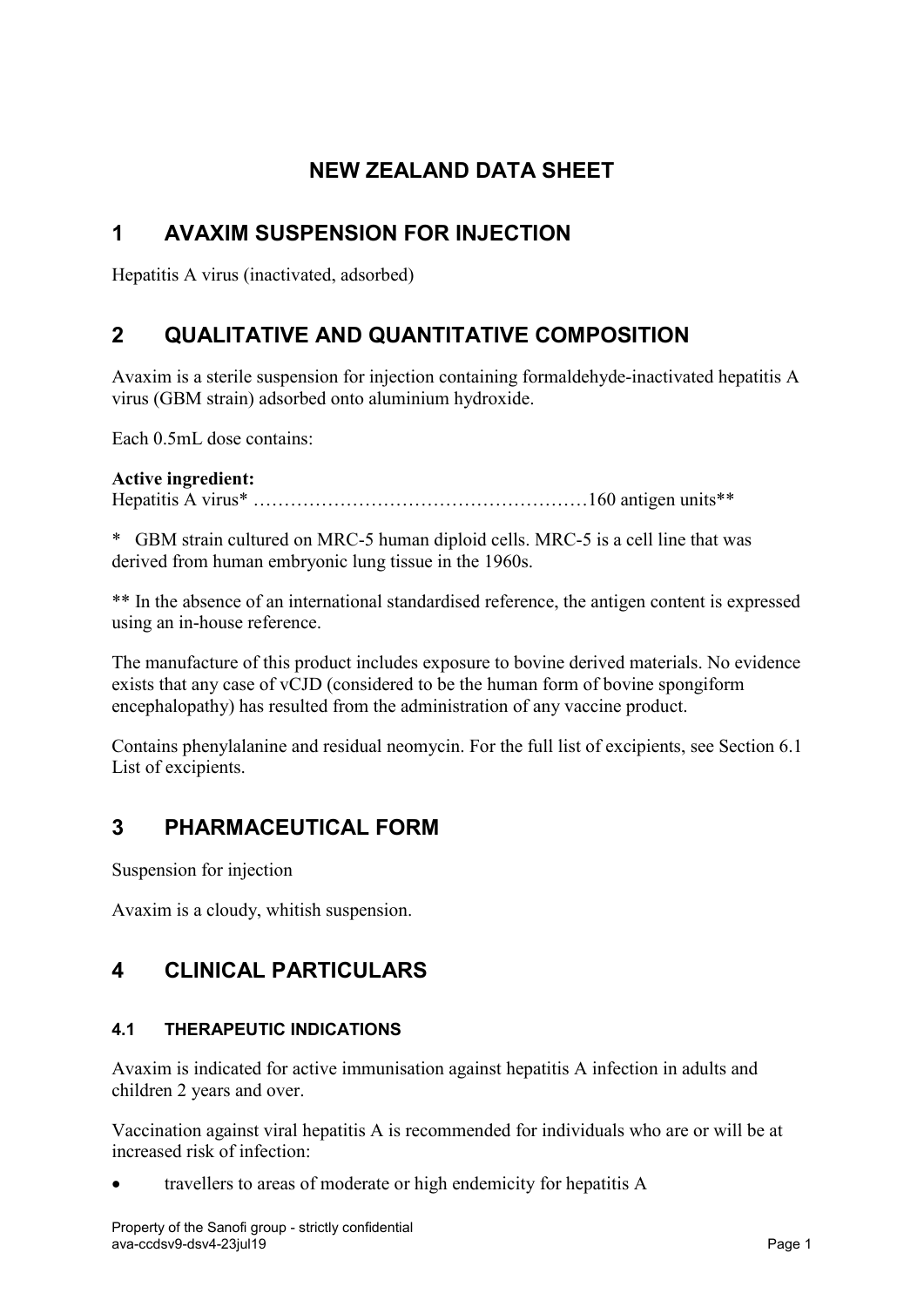- visitors to rural and remote indigenous communities
- child day-care and pre-school personnel
- the intellectually disabled and their carers
- health care providers
- sewerage workers
- men who have sex with men
- injecting drug users
- patients with chronic liver disease
- haemophiliacs who may receive pooled plasma concentrates

## **4.2 DOSE AND METHOD OF ADMINISTRATION**

The dose is 0.5 mL for each injection. The dose is the same for adults and children.

The primary vaccination is performed with one single dose of vaccine. The booster injection can be given 6 to 36 months after the primary vaccination.

Avaxim may be used as a booster in individuals previously vaccinated with another inactivated hepatitis A vaccine.

The combined purified Vi polysaccharide typhoid and inactivated hepatitis A vaccine (Vivaxim) may be given as a booster injection 6 to 36 months after primary vaccination with Avaxim, in individuals over 16 years travelling to areas where hepatitis A and typhoid are endemic.

Avaxim may be used as a booster injection 6 to 36 months after a primary vaccination performed by the combined purified Vi polysaccharide typhoid and inactivated hepatitis A vaccine (Vivaxim) to ensure long-term protection against infection with hepatitis A virus.

As the vaccine is adsorbed, it must be injected by the intramuscular route in order to minimise local reactions. The recommended injection site is the deltoid region.

Do not administer by intradermal or intravenous injection. Ensure that the needle does not enter a blood vessel.

Shake the prefilled syringe before injection to obtain a homogenous suspension.

This vaccine must not be mixed with other vaccines in the same syringe.

The prefilled syringe is for single use only and any residue must be discarded.

## **4.3 CONTRAINDICATIONS**

Avaxim should not be administered to anyone with a history of severe allergic reaction to any component of the vaccine (see Section [2](#page-0-0) Qualitative and quantitative composition) or after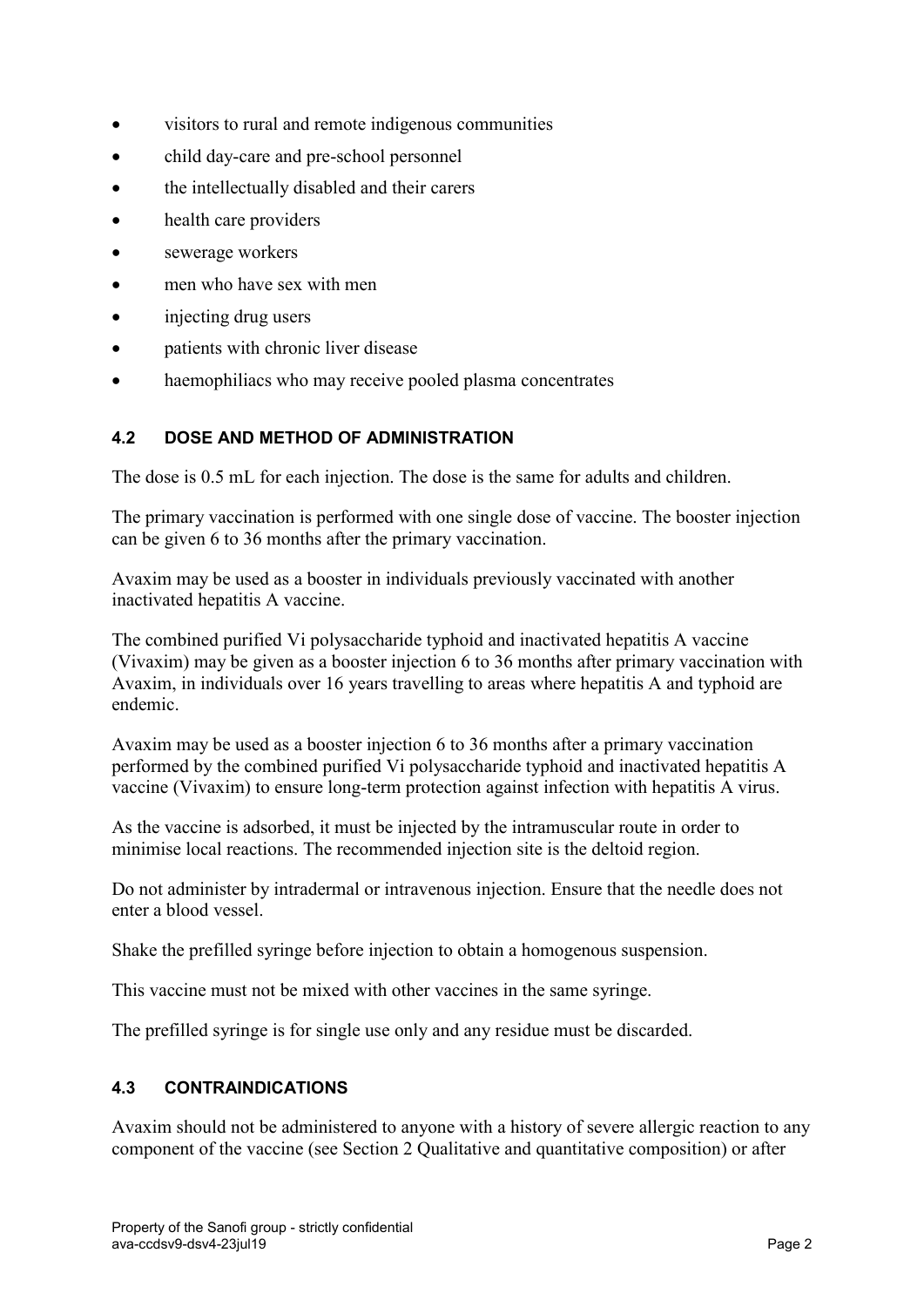previous administration of the vaccine or vaccine containing the same components or constituents.

Vaccination must be postponed in case of febrile or acute disease.

## **4.4 SPECIAL WARNINGS AND PRECAUTIONS FOR USE**

As each dose contains formaldehyde, caution should be exercised when the vaccine is administered to individuals with hypersensitivity to this product.

As the vaccine may contain undetectable traces of neomycin, which is used during vaccine production, caution should be exercised when the vaccine is administered to individuals with hypersensitivity to this antibiotic (and other antibiotics of the same class).

This vaccine contains polysorbate which may cause local skin reactions.

As with other injectable vaccines, appropriate medical treatment and supervision should always be available in case of anaphylactic reactions. Adrenaline should always be readily available whenever the injection is given.

Immunogenicity of the vaccine could be impaired by immunosuppressive treatment or in immunodeficiency. In such cases, it is recommended to postpone the vaccination until the end of the treatment and/or the resolution of the disease. Nevertheless, vaccination of individuals with chronic immunodeficiency such as HIV infection is recommended even if the antibody response might be limited.

Because of the incubation period of the disease, infection may be present but not clinically apparent at the time of vaccination. In this case, the vaccination may have no effect on the development of hepatitis A.

The vaccine does not provide protection against infection caused by hepatitis B virus, hepatitis C virus, hepatitis E virus or by other liver pathogens.

As with any vaccine, vaccination with Avaxim may not protect 100% of susceptible individuals.

Do not administer by intravascular injection: ensure that the needle does not penetrate a blood vessel.

As with all injectable vaccines, the vaccine must be administered with caution to individuals with thrombocytopenia or a bleeding disorder since bleeding may occur following an intramuscular administration to these individuals

In exceptional circumstances, the vaccine may be administered by the subcutaneous route in individuals suffering from thrombocytopenia or in individuals at risk of haemorrhage.

Syncope (fainting) can occur following, or even before, any vaccination as a psychogenic response to the needle injection. Procedures should be in place to prevent falling injury and manage syncopal reactions.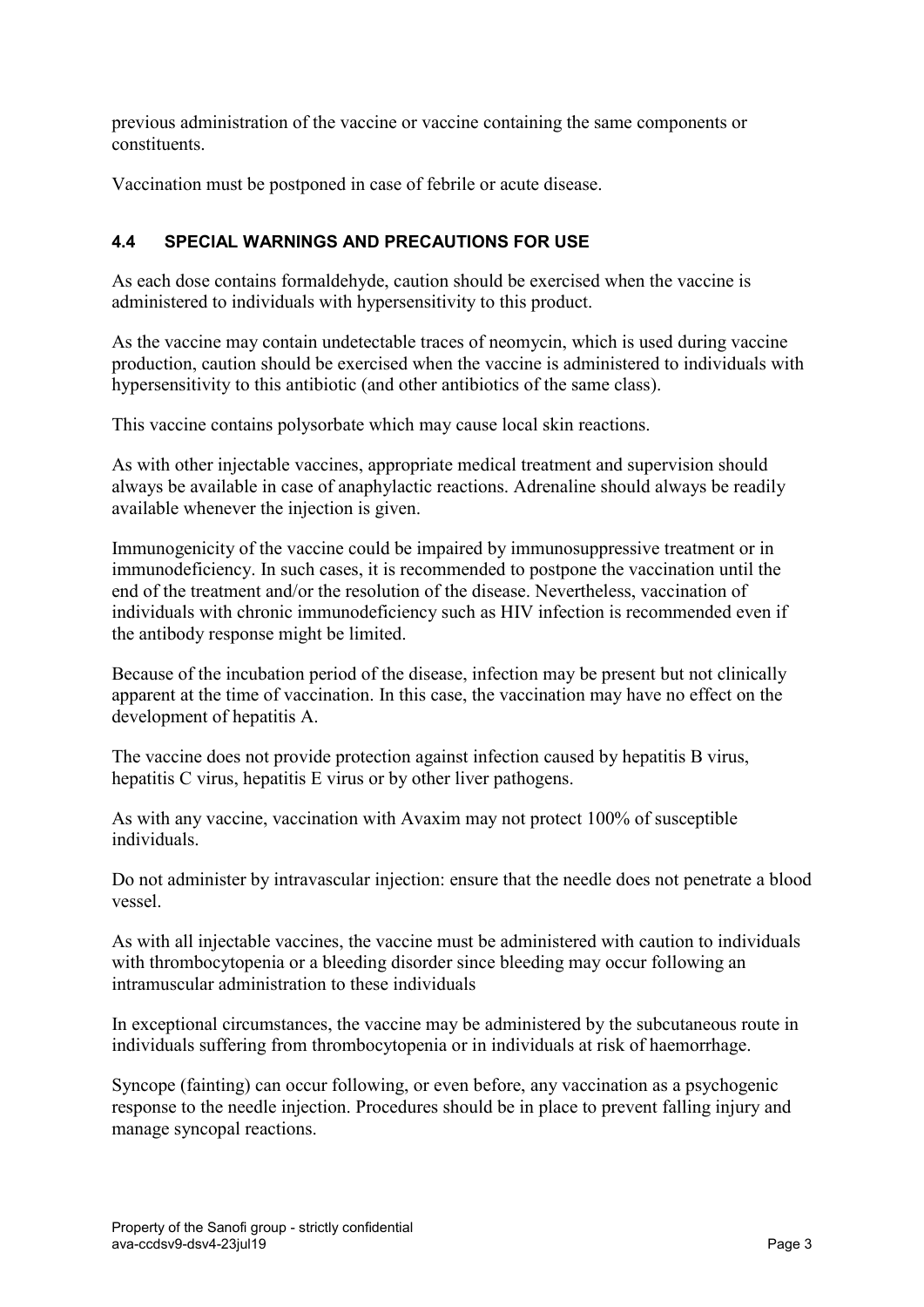### **Use in the Elderly**

Immunogenicity and clinical experience with Avaxim in the elderly is limited.

### **Paediatric Use**

Safety and effectiveness of Avaxim below the age of 2 years have not been established.

#### **Effect on laboratory tests**

Interference of Avaxim with laboratory tests has not been studied.

### **4.5 INTERACTION WITH OTHER MEDICINES AND OTHER FORMS OF INTERACTION**

For individuals requiring immediate and longer term protection, such as travellers departing on short notice to endemic areas or contacts of infected individuals requiring longer term post exposure prophylaxis, Avaxim may be administered concomitantly with immunoglobulin. The vaccine may be administered concurrently with immunoglobulin providing different injection sites are used. Seroconversion rates are unaffected although antibody titres may be lower than those obtained with vaccine alone.

Information on the concomitant use of Avaxim and other vaccines is limited. There is evidence for concurrent administration of Typhim Vi (typhoid Vi polysaccharide vaccine) or live yellow fever vaccine without any interference with the immune response.

Separate injection sites and separate syringes must be used in case of concomitant administration with other medicinal products.

## **4.6 FERTILITY, PREGNANCY AND LACTATION**

#### **Effects on Fertility**

Avaxim has not been evaluated for the effects on fertility.

## **Use in Pregnancy - Category B2**

Animal reproduction studies have not been conducted with this vaccine. Data on the use of this vaccine in pregnant women are limited. Therefore, the administration of the vaccine during pregnancy is not recommended. Avaxim should be given to pregnant women only if clearly needed, and following an assessment of the risks and benefit.

#### **Use in Lactation**

It is not known whether this vaccine is excreted in human milk. Caution must be exercised when Avaxim is administered to a nursing mother.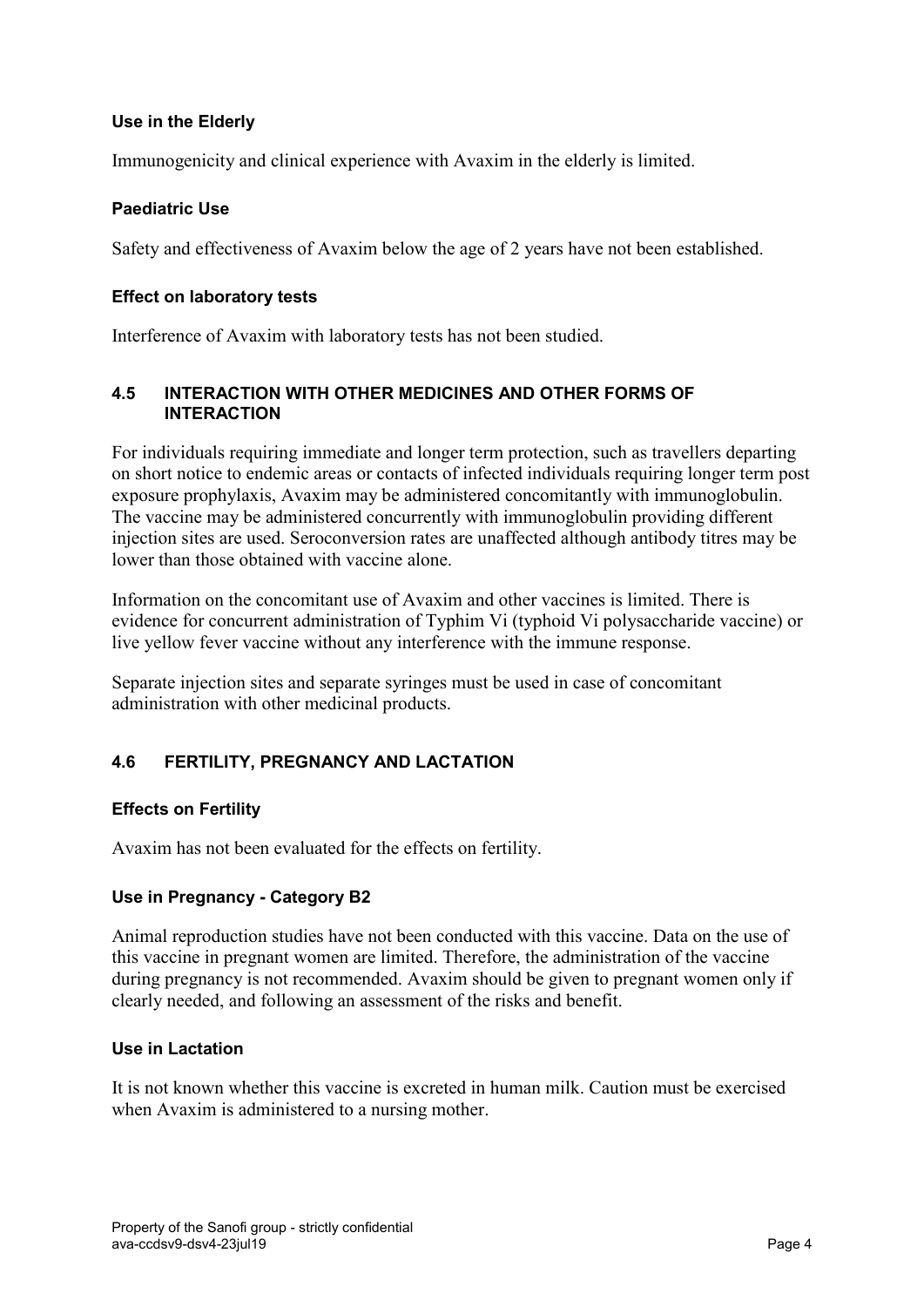## **4.7 EFFECTS ON ABILITY TO DRIVE AND USE MACHINES**

<span id="page-4-0"></span>No studies on the effects on the ability to drive and use machines have been performed.

#### **4.8 UNDESIRABLE EFFECTS**

#### **Clinical Trial Experience**

The adverse reactions reported during clinical trials were generally mild, short term and resolved without treatment.

#### **Local reactions at the injection site**

This was most frequently a local pain sometimes associated with erythema. The appearance of a nodule at the injection site was observed in very rare cases.

#### **Systemic reactions**

Mild fever, asthenia, headache, myalgia or arthralgia and gastrointestinal disorder were most frequently reported.

Mild reversible elevation of serum transaminase has been observed on rare occasions.

Reactions were less frequently reported after the booster injection than after the first dose.

In individuals seropositive against Hepatitis A virus, this vaccine was as well tolerated as in seronegative individuals.

#### **Adults**

The reactogenicity of Avaxim was assessed using the same methodology in all the clinical development trials undertaken, making it possible to consolidate the results. A total of 2,204 adults received at least one dose of the final formulation of Avaxim by the intra-muscular route.

Local reactions were observed in 13.2% of vaccine recipients after the first dose and 9.9% after the booster dose. General symptoms were reported in 27.3% of vaccine recipients after the first dose and 13.6% after the booster dose.

Two comparative studies compared the reactogenicity of Avaxim with a commercially available hepatitis A vaccine. The first study showed no statistical difference in the reactogenicity for seronegative patients. In the second study there was a significantly lower incidence of local reactions with Avaxim than with the comparator, both after the first and booster doses ( $p<0.5$ ). This study was randomised but not blinded.

|  |  |  | Table 1 - Summary of reactogenicity of Avaxim in adults after I.M. vaccination |  |  |
|--|--|--|--------------------------------------------------------------------------------|--|--|
|--|--|--|--------------------------------------------------------------------------------|--|--|

| <b>Reaction</b>      | 1 <sup>st</sup> Dose<br>$No. = 2,204$ | <b>Booster</b><br>$No. = 2,044$ |
|----------------------|---------------------------------------|---------------------------------|
| Local (any reaction) | 13.2%                                 | $9.9\%$                         |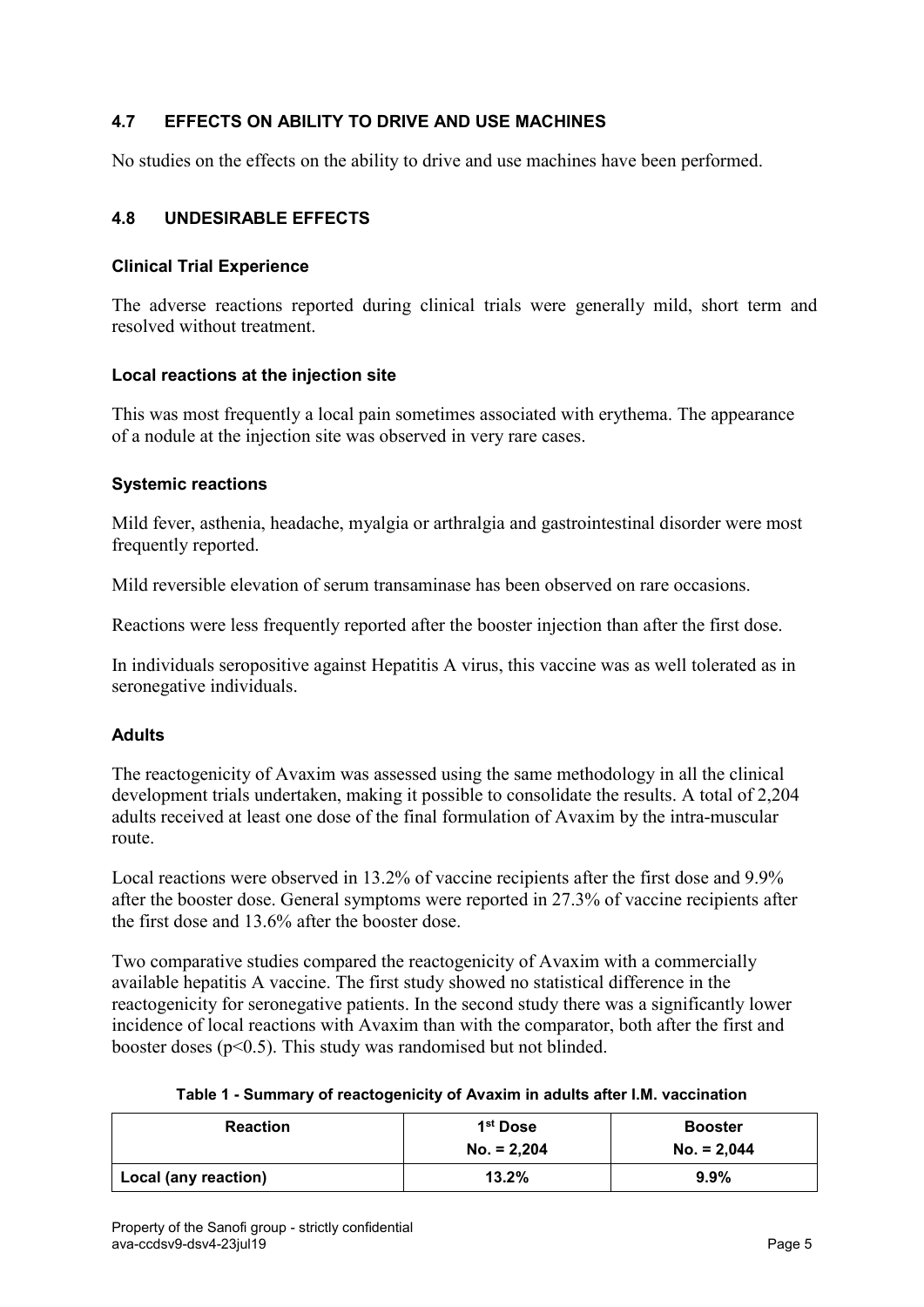| <b>Reaction</b>                | 1 <sup>st</sup> Dose | <b>Booster</b> |
|--------------------------------|----------------------|----------------|
|                                | $No. = 2,204$        | $No. = 2,044$  |
| Pain                           | 11.7%                | 9.3%           |
| Redness > 3cm                  | 0.5%                 | 0.5%           |
| Haematoma > 3cm                | 1.0%                 | 0.5%           |
| Other (pruritus etc.)          | 0.2%                 | 0.3%           |
| <b>Systemic (any reaction)</b> | 27.3%                | 13.6%          |
| Feverish feeling               | 5.2%                 | 2.0%           |
| Asthenia                       | 13.5%                | 6.5%           |
| Headache                       | 9.7%                 | 4.8%           |
| Myalgia/arthralgia             | 10.3%                | 5.6%           |
| GI disorder                    | 6.1%                 | 2.4%           |
| Other (dizziness, discomfort)  | 0.8%                 | 0.4%           |

## **Children**

In the combined clinical trials a total of 261 children received the first dose and 135 received the booster dose of Avaxim.

| <b>Reaction</b>                 | 1 <sup>st</sup> Dose | <b>Booster</b> |
|---------------------------------|----------------------|----------------|
| Immediate (any reaction)        | 5/261 (1.9%)         | 4/135 (3.0%)   |
| Pain                            | 3/260 (1.2%)         | 0/135(0%)      |
| Redness                         | 3/260 (1.2%)         | 2/135 (1.5%)   |
| Headache                        | 0/260(0%)            | 2/135 (1.5%)   |
| Local                           | 31/260 (11.9%)       | 22/135 (16.3%) |
| Pain (crying)                   | 16/260 (6.2%)        | 12/135 (8.9%)  |
| <b>Redness</b>                  | 18/260 (6.9%)        | 13/135 (9.6%)  |
| Haematoma                       | 1/260 (0.4%)         | 1/135 (0.7%)   |
| Induration/oedema               | 1/260 (0.4%)         | 0/135(0%)      |
| <b>Systemic</b>                 | 16/260 (6.2%)        | 11/135(8.1%)   |
| Fever (axillary $\geq$ 37.5° C) | 6/260 (2.3%)         | 5/135 (3.7%)   |
| Asthenia (drowsiness)           | 5/260 (1.9%)         | 3/135(2.2%)    |
| Headache                        | 2/260 (0.8%)         | 3/135 (2.2%)   |
| Myalgia/arthralgia              | 7/260 (2.6%)         | 2/135 (1.5%)   |
| GIT upset                       | 2/260 (0.8%)         | 1/135 (0.7%)   |
| Behavioural change              | 3/260 (1.2%)         | 0/135(0%)      |

#### **Table 2 - Local and systemic reactions reported in children within 7 days of vaccination**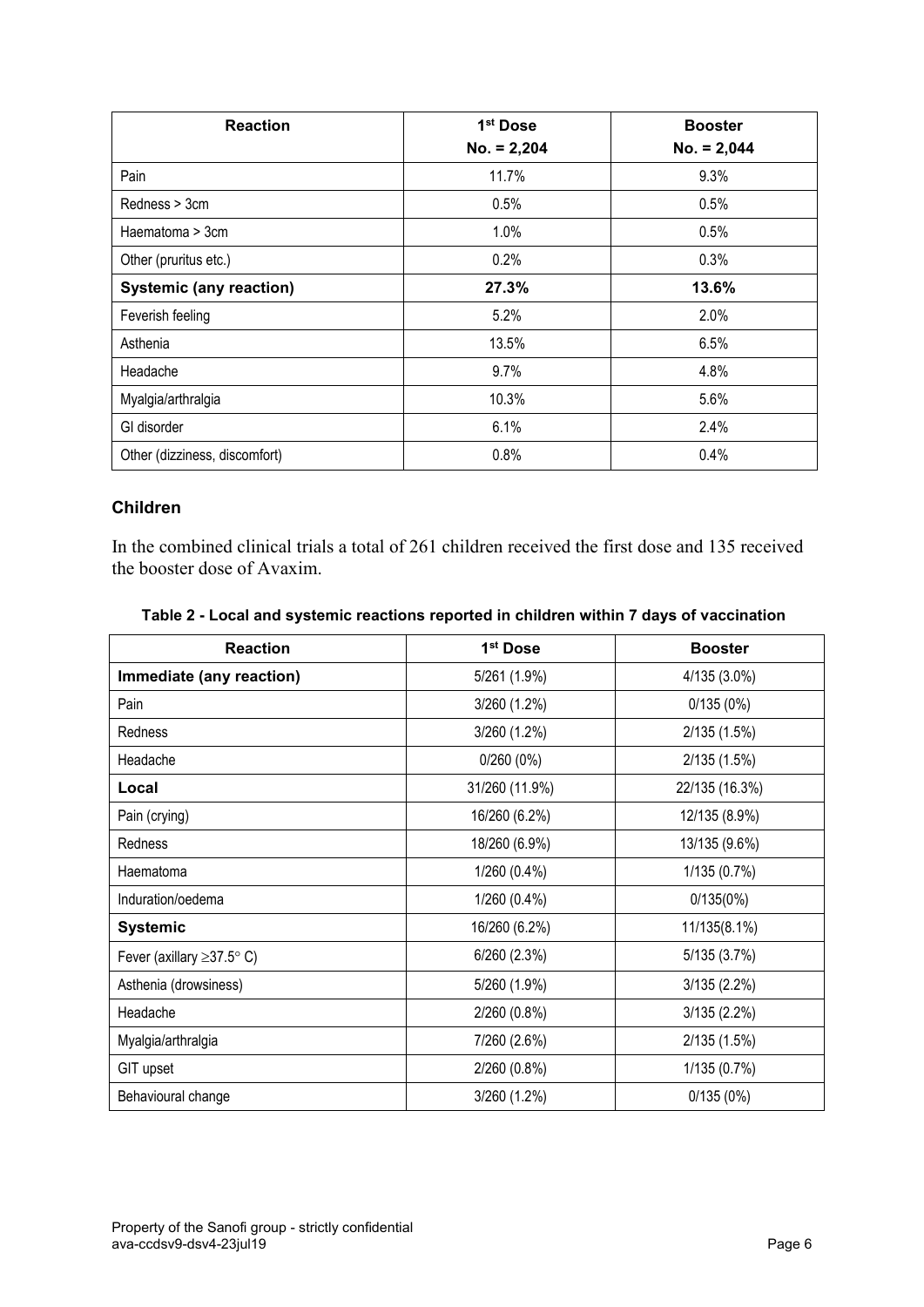## **Post-Marketing Experience**

Based on spontaneous reporting, the following additional adverse events have been reported during the commercial use of Avaxim. These events have been very rarely  $(< 0.01\%)$ reported; however as exact incidence of rates cannot be calculated precisely, their frequency is qualified as 'Not known'.

Nervous system disorders

• Headache, vasovagal syncope

Gastrointestinal disorders

• Nausea, diarrhoea, vomiting, abdominal pain

Skin and subcutaneous tissue disorder

• Urticaria, rashes associated or not with pruritus

Musculoskeletal and connective tissue disorders

• Arthralgia, myalgia

General disorders and administration site condition

• Injection site pain, injection site rash, injection site nodule, pyrexia, asthenia

Investigation

• Transaminases increased (mild and reversible)

#### **Reporting of suspected adverse effects**

Reporting suspected adverse reactions after registration of the medicinal product is important. It allows continued monitoring of the benefit/risk balance of the medicinal product. Healthcare professionals are asked to report any suspected adverse reactions at [www.tga.gov.au/reporting-problems](http://www.tga.gov.au/reporting-problems) (Australia) or<https://nzphvc.otago.ac.nz/reporting/> (New Zealand).

## **4.9 OVERDOSE**

Cases of administration of more than the recommended dose (overdose) have been reported with Avaxim. The adverse events reported in these cases did not differ in nature to those described in Section [4.8](#page-4-0) Undesirable effects.

For information on the management of overdose, contact the Poison Information Centre on 131126 (Australia) or 0800 POISON (New Zealand).

## **5 PHARMACOLOGICAL PROPERTIES**

ATC code: J: ANTIINFECTIVES FOR SYSTEMIC USE; J07 (vaccines) B (Viral vaccines) C (Hepatitis vaccines) 02 (Hepatitis A, inactivated, whole virus)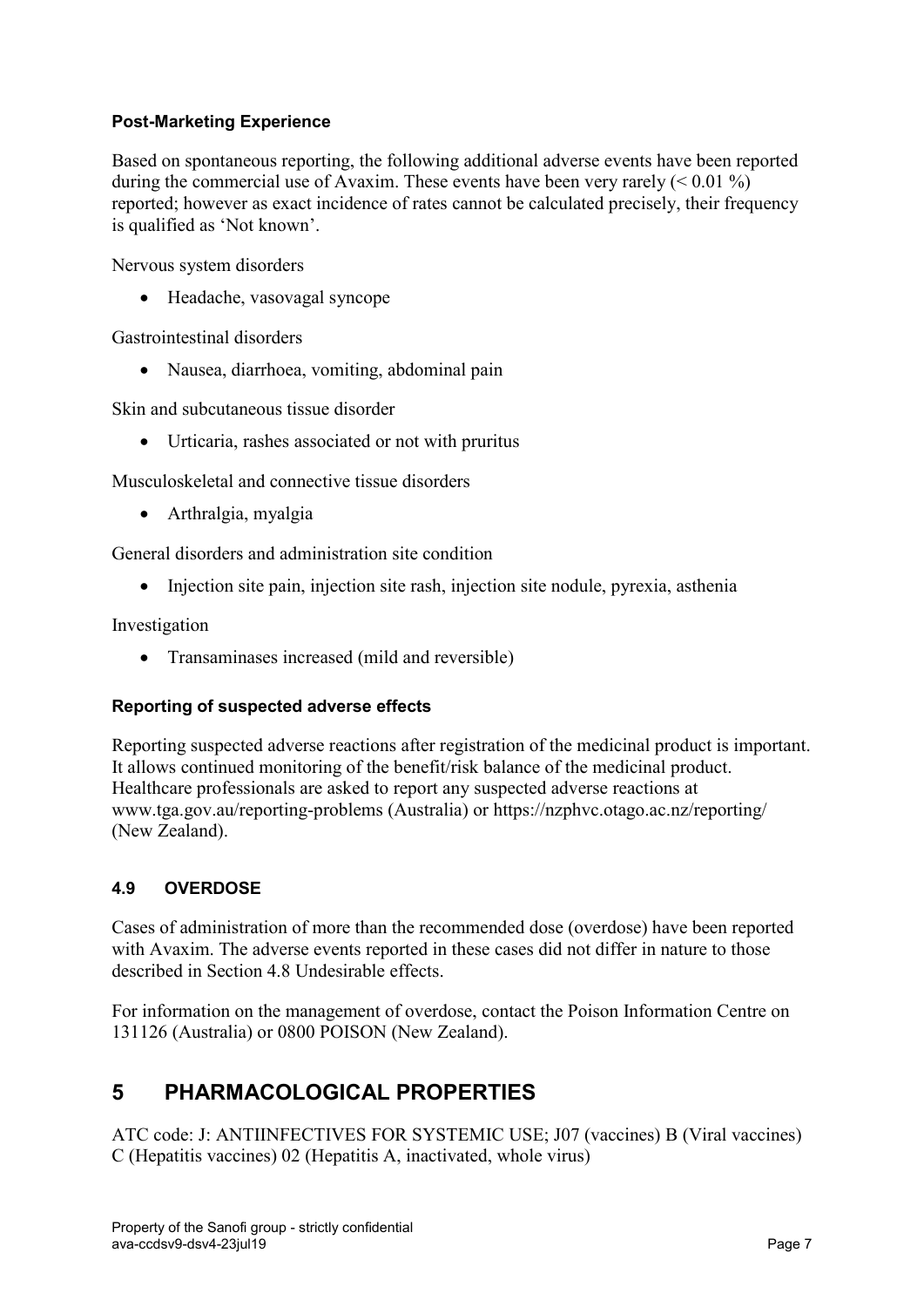## **5.1 PHARMACODYNAMIC PROPERTIES**

### **Mechanism of action**

Hepatitis A is generally transmitted by the faecal-oral route through contaminated water or food. Blood and sexual (oral-anal relations) transmission has been demonstrated.

Avaxim confers immunity against hepatitis A virus by inducing antibodies. The measured antibody titres are greater than those obtained after passive immunisation with immunoglobulin. They are comparable to antibody titres obtained after vaccination with other inactivated hepatitis A vaccines with proven protective efficacy. The efficacy of this vaccine has not been demonstrated in field studies.

14 days after vaccination more than 90% of immunocompetent individuals are protected. One month after the first injection 100% of individuals are protected. Immunity persists for at least 36 months and is reinforced after a booster injection.

Primary immunisation should be given at least two weeks prior to anticipated exposure to the hepatitis A virus.

Data relative to long-term persistence of Hepatitis A virus antibodies (anti-HAV) following vaccination with Avaxim are not currently available. Based on antibody kinetic modelling, it is predicted that anti-HAV antibody would persist for at least 10 years after the completion of the two dose vaccination schedule.

### **Clinical trials**

The efficacy of Avaxim has been determined by the comparison of the antibody titres produced by Avaxim with that of a control Hepatitis A vaccine that had previously been demonstrated to confer protective efficacy in a controlled trial of healthy children in Thailand. Seroprotection was defined as anti-HAV >20mLU/mL. The protective effect of Avaxim against infection with Hepatitis A has not been assessed. In total 4,220 subjects received Avaxim in 9 studies in adults and 3 studies in children during the course of the clinical development program.

The pivotal studies were two multicentre, open, randomised controlled studies. In the first 840 adults were enrolled 420 who received Avaxim and 420 who received the control Hepatitis A vaccine. In the second study 423 adults were enrolled 212 who were inoculated with Avaxim and 211 who received the control vaccine.

In the first pivotal study Avaxim immunogenicity was assessed at 8 weeks after the primary injection (in the subjects that were HAV seronegative (<20 mLU/mL) at inclusion) with 99.3% of subjects achieving seropositive titres (95% CI 97.5- 99.9%). The Geometric Mean Titre (GMT) was 138.4 mLU/mL (95%CI 124.5-153.9). The seroconversion rate 4 weeks post the last dose (week 28) was 100% (95%CI 99.0-100) with GMT of 4,189.6 mLU/mL (95%CI 3,792.3-4,628.6 mLU/mL). Additional analyses were made one, two and three years post-booster. All subjects tested were still seropositive.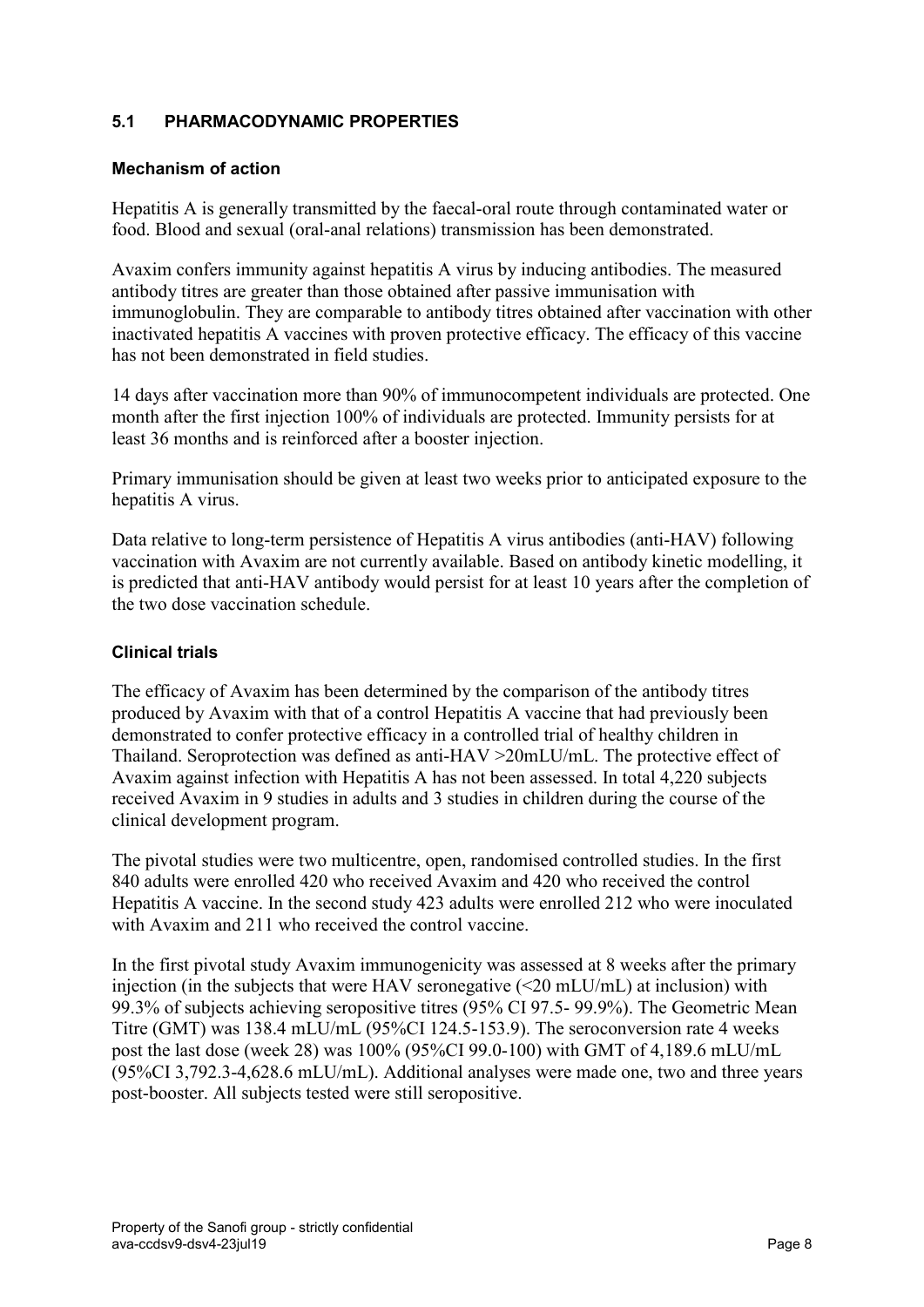|                            | 1 year post<br><b>Booster</b> | 2 years post<br><b>Booster</b> | 3 years post<br>booster |
|----------------------------|-------------------------------|--------------------------------|-------------------------|
| Number of subjects.        | 264                           | 229                            | 169                     |
| Titre                      | 50-20832                      | 49-13184                       | 59-6928                 |
| GMT (Geometric Mean Titre) | 1556                          | 1077                           | 872                     |
| 95%CI                      | 1361-1779                     | 939-1234                       | 754-1010                |
| <b>Percent Positive</b>    | 100%                          | 100%                           | 100%                    |
| 95%CI                      | 98.6-100%                     | 98.4-100%                      | 97.8-100%               |

**Table 3 - Immunogenicity 1, 2 and 3 years post-booster**

In the second pivotal study 100% of subjects were seropositive 8 weeks after the primary injection (95%CI 97.7-100%) with the GMT being 114mLU/mL (95%CI 102-127). Four weeks after the booster injection the GMT had risen to 3,557mLU/mL (95%CI 2,985-4,239).

Three studies have determined the immunogenicity of Avaxim in children aged between 2 and 17 years. Study 1 was conducted in haemophiliac males in France, with the other two studies being conducted in school children in Venezuela and Taiwan. Seroprotection was defined as >20mLU/mL.

| <b>Study</b> | Group    | No.*    |            | Week 2     |            | Week 4       |                | Week 24       |            | Week 28          |
|--------------|----------|---------|------------|------------|------------|--------------|----------------|---------------|------------|------------------|
|              |          |         | %SC        | <b>GMT</b> | %SC        | <b>GMT</b>   | %SC            | <b>GMT</b>    | %SC        | <b>GMT</b>       |
| France       | $3-12$   | 26      | nd         | Nd         | 100        | 838          | 100            | 288           | 100        | 5896             |
|              |          |         |            |            | $(89-100)$ | $(615-1142)$ | $(89-100)$     | $(229-364)$   | $(89-100)$ | $(4669 - 74460)$ |
| Venezuela    | $4 - 9$  | 57/56   | 100        | 79         | Nd         | nd           | 100            | 268           | 100        | 8613             |
|              |          |         | $(94-100)$ | $(68-90)$  |            |              | $(93-100)$     | $(222-323)$   | $(93-100)$ | $(7358 - 10084)$ |
| Venezuela    | $9 - 15$ | 64/62   | 100        | 69         | Nd         | nd           | 100            | 212           | 100        | 5832             |
|              |          |         | $(94-100)$ | $(61-79)$  |            |              | $(93.8 - 100)$ | $(173 - 258)$ | $(94-100)$ | $(4667 - 7287)$  |
| Venezuela    | $4 - 15$ | 121/118 | 100        | 74         | Nd         | nd           | 100            | 236           | 100        | 6999             |
|              |          |         | $(97-100)$ | $(67-81)$  |            |              | $(97-100)$     | $(206-271)$   | $(97-100)$ | $(6070 - 8071)$  |
| Taiwan       | $2 - 5$  | 50/48   | nd         | nd         | 100        | 107          |                |               |            |                  |
|              |          |         |            |            | $(93-100)$ | $(92-125)$   |                |               |            |                  |
| Taiwan       | $6 - 17$ | 70/68   | nd         | nd         | 100        | 162          |                |               |            |                  |
|              |          |         |            |            | $(95-100)$ | $(136-193)$  |                |               |            |                  |
| Taiwan       | $2 - 17$ | 120/116 | nd         | nd         | 100        | 136          |                |               |            |                  |
|              |          |         |            |            | $(97-100)$ | $(120-154)$  |                |               |            |                  |

**Table 4 - Immunogenicity in Children**

\*number enrolled/initially seronegative

Long-term persistence of vaccine-induced anti-HAV was evaluated in a study designed to determine the antibody (anti-HAV and anti-Vi) persistence 1, 2 and 3 years after primary dose of the combined purified Vi polysaccharide typhoid and inactivated hepatitis A vaccine (Vivaxim ®) or of the simultaneous individual vaccines [purified Vi polysaccharide vaccine (Typhim Vi™) and inactivated hepatitis A vaccine (Avaxim)]. This study was an open label, randomised trial which included 360 adult subjects; 179 in the Vivaxim group and 181 in the Avaxim and Typhim Vi group [\(Table](#page-9-0) 5).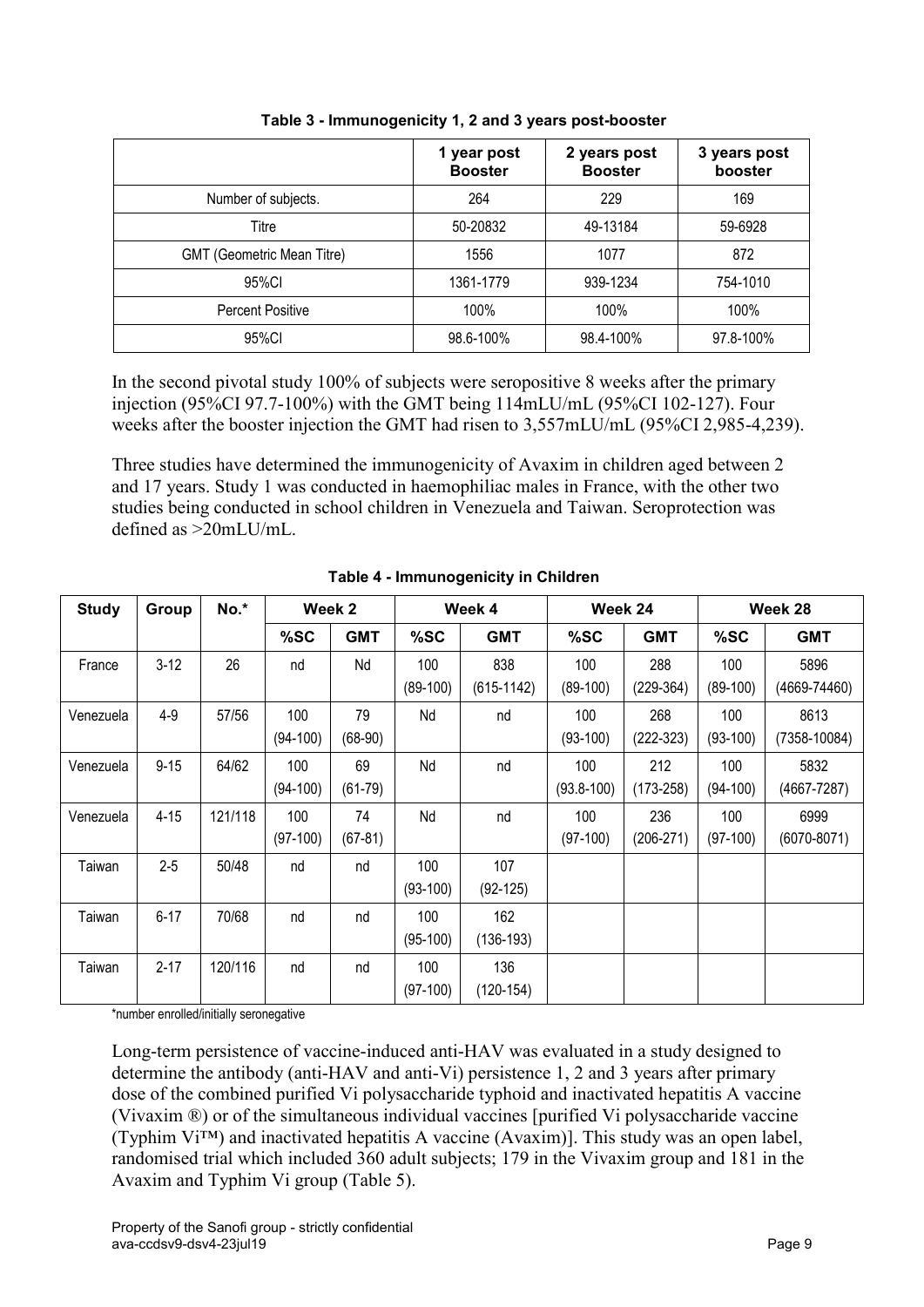| <b>Anti-HAV</b>                        | <b>Vivaxim</b> |           |          | <b>Avaxim and Typhim Vi</b> |           |          |  |
|----------------------------------------|----------------|-----------|----------|-----------------------------|-----------|----------|--|
|                                        | Year 1         | Year 2    | Year 3   | Year 1                      | Year 2    | Year 3   |  |
| Number of Subjects                     | 140            | 124       | 112      | 139                         | 116       | 103      |  |
| <b>GMT (Geometric Mean</b><br>Titre)   | 548            | 419       | 425      | 321                         | 257       | 258      |  |
| 95% CI                                 | 443-678        | 340-518   | 345-524  | 265-390                     | 204-324   | 202-329  |  |
| Seroprotection Rate<br>$(≥ 20$ mLU/mL) | 99.3           | 98.4      | 99.1     | 99.3                        | 98.3      | 99.0     |  |
| 95% CI                                 | 96.1-100       | 94.3-99.8 | 95.1-100 | 96.1-100                    | 93.9-99.8 | 94.7-100 |  |

<span id="page-9-0"></span>**Table 5 - Hepatitis A antibody persistence at year 1, year 2 and year 3 after primary vaccination with either Vivaxim or Avaxim and Typhim Vi**

At year 3, a subset of the original subjects underwent re-vaccination with the combined vaccine (Vivaxim) and the antibody response was recorded 28 days later [\(Table](#page-9-1) 6).

<span id="page-9-1"></span>

| Table 6 - Hepatitis A antibody persistence at year 3 before re-vaccination and 28 days after re- |  |
|--------------------------------------------------------------------------------------------------|--|
| vaccination with Vivaxim                                                                         |  |

| <b>Anti-HAV</b>                        | Vivaxim   |                |          | <b>Avaxim and Typhim Vi</b> |
|----------------------------------------|-----------|----------------|----------|-----------------------------|
|                                        | Y3        | $Y3 + 28$ days | Y3       | $Y3 + 28$ days              |
| Number of Subjects                     | 46        | 46             | 37       | 37                          |
| GMT(Geometric Mean Titre)              | 451       | 15063          | 305      | 14273                       |
| 95% CI                                 | 312-653   | 11742-19323    | 190-489  | 10957-18592                 |
| Seroprotection Rate<br>$(≥ 20$ mLU/mL) | 97.8      | 100            | 100      | 100                         |
| 95% CI                                 | 88.5-99.9 | 92.3-100       | 90.5-100 | 90.5-100                    |

Three years after primary vaccination with Avaxim, the hepatitis A seroprotection rate (percent ≥ 20 mLU/mL) was 99%. Three years after primary vaccination with Avaxim, the seroprotection rate for hepatitis A increased to 100% 28 days after a booster vaccination with Vivaxim, demonstrating anamnestic immune response against hepatitis A.

Non-inferior immunogenicity of Avaxim when used as a booster following the primary dose of Vivaxim was demonstrated in a study designed to demonstrate that either of the two hepatitis A vaccines (Avaxim and VAQTA®) could be used as a booster following primary vaccination with Vivaxim. This study was an open label, randomised trial which included 120 adult subjects. The results showed that one month after the booster injection, the immunogenicity elicited by vaccination with Vivaxim and booster Avaxim was non-inferior to that of Avaxim and booster Avaxim in terms of GMT of anti-HAV antibody; and similarly that the immunogenicity elicited by vaccination with Vivaxim and booster VAQTA was noninferior to that of Avaxim and booster Avaxim [\(Table](#page-9-2) 7).

<span id="page-9-2"></span>**Table 7 - Anti-HAV titres one month after booster without adjustment on age (GMT at Month 7, HAV seronegative subjects)**

|                    | Avaxim and Avaxim   Vivaxim and Avaxim   Vivaxim and VAQTA |    |
|--------------------|------------------------------------------------------------|----|
| Number of Subjects | 36                                                         | 28 |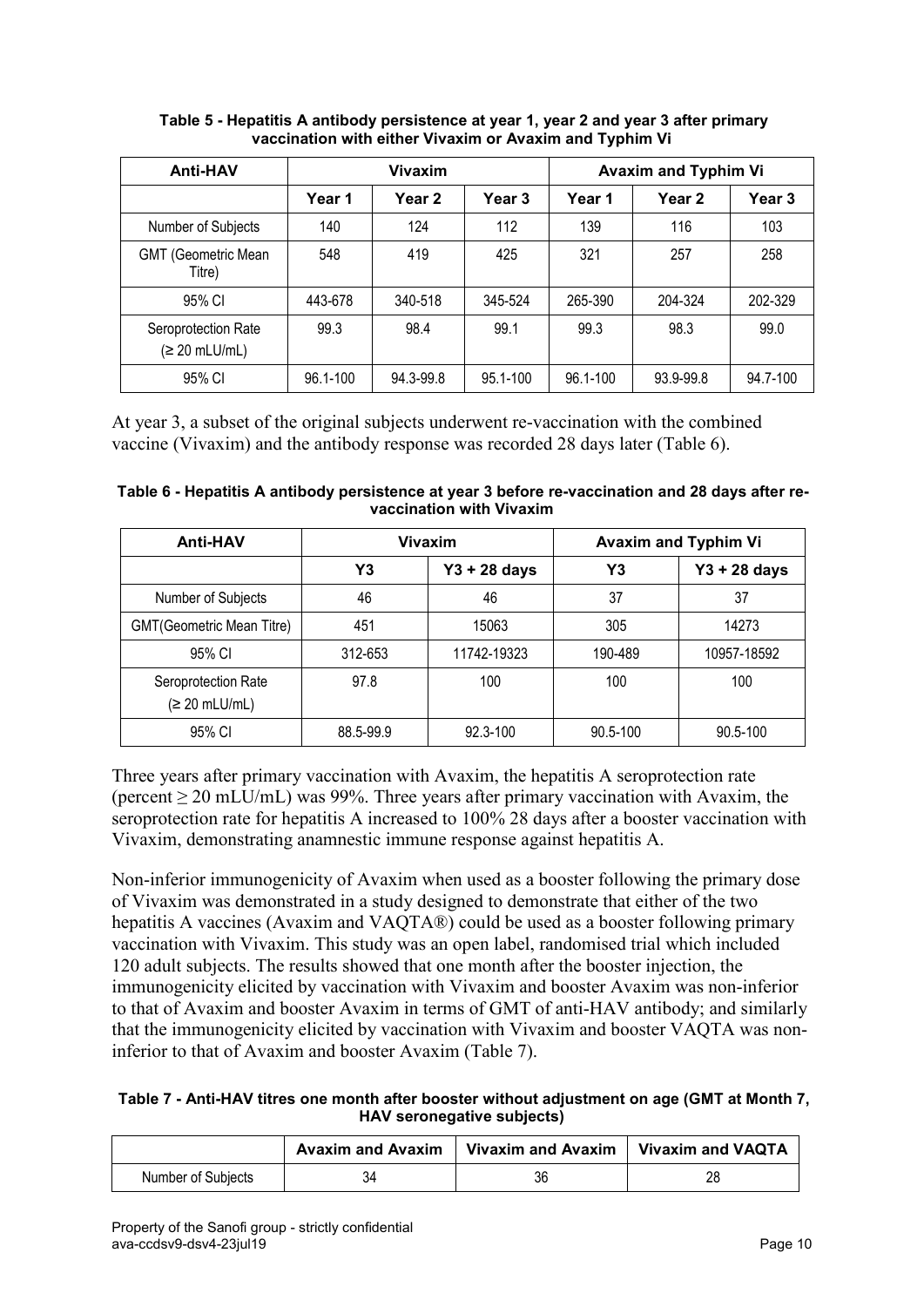|                                      | <b>Avaxim and Avaxim</b> | Vivaxim and Avaxim | <b>Vivaxim and VAQTA</b> |
|--------------------------------------|--------------------------|--------------------|--------------------------|
| <b>GMT (Geometric Mean</b><br>Titre) | 3283                     | 4515.3             | 3528                     |
| 95% CI                               | 2318.4-4648.9            | 3301.8-6174.7      | 2638.8-4716.8            |

### **5.2 PHARMACOKINETIC PROPERTIES**

No data available.

### **5.3 PRECLINICAL SAFETY DATA**

#### **Genotoxicity**

Avaxim has not been evaluated for the genotoxic potential.

#### **Carcinogenicity**

Avaxim has not been evaluated for the carcinogenic potential.

## <span id="page-10-0"></span>**6 PHARMACEUTICAL PARTICULARS**

#### **6.1 LIST OF EXCIPIENTS**

Each 0.5mL dose contains:

#### **Other components:**

| Phenoxyethanol (preservative)   |                          |
|---------------------------------|--------------------------|
| Ethanol absolute (preservative) | $\ldots$ 2.5 microlitres |
| Formaldehyde (preservative)     |                          |
| Medium 199 (Hanks)***           |                          |

\*\*\* Medium 199 Hanks (without phenol red) is a complex mixture of amino acids, mineral salts, vitamins, and other substances, diluted in water for injection, supplemented with polysorbate 80 and with a pH adjusted with hydrochloric acid or sodium hydroxide.

Neomycin ( $\leq$  2.5 µg) and bovine serum albumin ( $\leq$  50 nanograms) may be present as residual traces.

#### **6.2 INCOMPATIBILITIES**

This vaccine must not be mixed with other vaccines or medicinal products.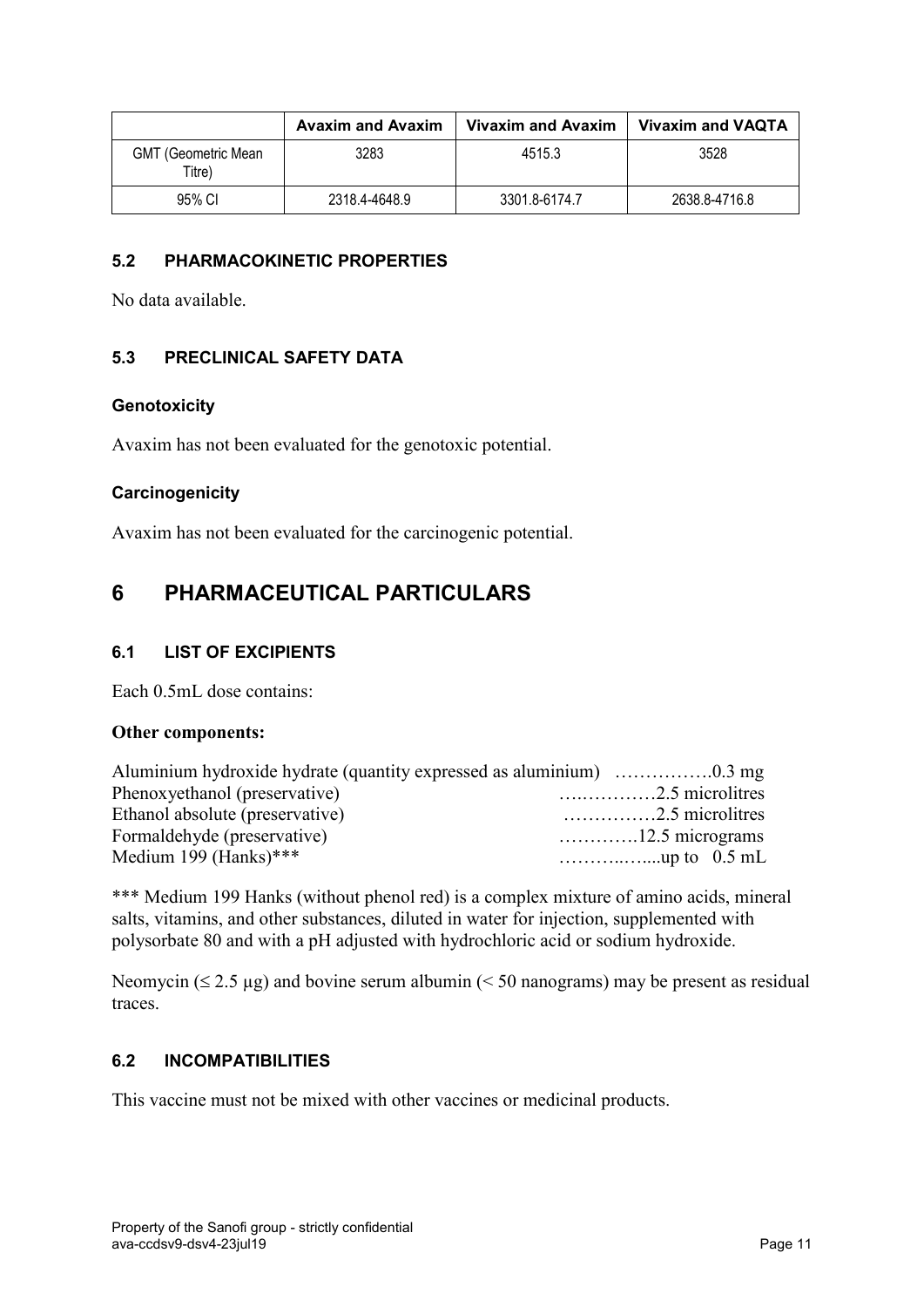## **6.3 SHELF LIFE**

36 months

## **6.4 SPECIAL PRECAUTIONS FOR STORAGE**

Store at 2° to 8°C (REFRIGERATE. DO NOT FREEZE).

Store protected from light.

## **6.5 NATURE AND CONTENTS OF CONTAINER**

Single dose prefilled syringe, 0.5 mL.

#### **6.6 SPECIAL PRECAUTIONS FOR DISPOSAL**

Any unused medicine or waste material should be disposed of in accordance with local requirements

## **7 MEDICINE SCHEDULE**

Prescription medicine

## **8 SPONSOR**

Australia: **sanofi-aventis australia pty ltd** Talavera Corporate Centre – Building D 12 – 24 Talavera Road Macquarie Park NSW 2113 Australia Tel: 1800 818 806

New Zealand: **sanofi-aventis new zealand limited** Level 8, 56 Cawley St Ellerslie Auckland New Zealand Tel: 0800 283 684

## **9 DATE OF FIRST APPROVAL**

01 March 2001